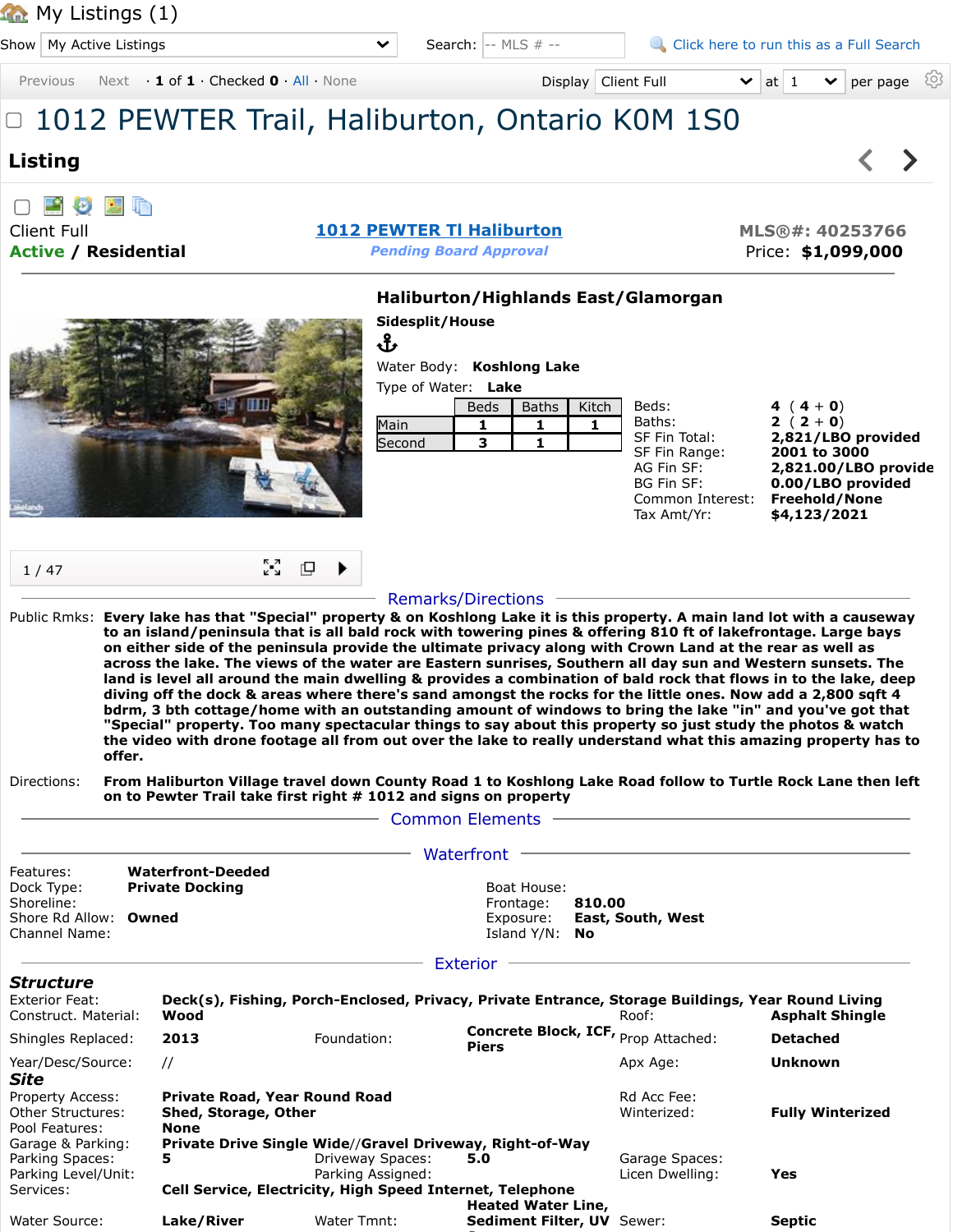|                                                           |                   |                                                                           |                     | <b>System</b>                                                          |                                           |                   |                                                                                                       |  |
|-----------------------------------------------------------|-------------------|---------------------------------------------------------------------------|---------------------|------------------------------------------------------------------------|-------------------------------------------|-------------------|-------------------------------------------------------------------------------------------------------|--|
| Lot Size Area/Units:                                      |                   | 1.629/Acres                                                               | Acres Range:        | $0.50 - 1.99$                                                          | Acres Rent:                               |                   |                                                                                                       |  |
| Lot Front (Ft):                                           |                   | 810.00                                                                    | Lot Depth (Ft):     | 300.00                                                                 | Lot Shape:                                |                   | <b>Irregular</b>                                                                                      |  |
| Location:                                                 |                   | <b>Rural</b>                                                              | Lot Irregularities: |                                                                        | Land Lse Fee:                             |                   |                                                                                                       |  |
| <b>Surrounding Area</b>                                   |                   |                                                                           |                     |                                                                        |                                           |                   |                                                                                                       |  |
| Area Influences:                                          |                   |                                                                           |                     |                                                                        |                                           |                   | Arts Centre, Beach, Business Centre, Downtown, Golf, Hospital, Landscaped, Library, Place of Worship, |  |
|                                                           |                   |                                                                           |                     | Quiet Area, School Bus Route, Schools, Shopping Nearby, Skiing, Trails |                                           |                   |                                                                                                       |  |
| View:<br>Topography:<br>Restrictions:<br>School District: |                   | Trees/Woods, Water                                                        | Retire Com:         |                                                                        | <b>No</b>                                 |                   |                                                                                                       |  |
|                                                           |                   | Level, Rolling, Wooded/Treed<br><b>None</b>                               |                     | Fronting On:<br>Exposure:                                              |                                           | East, South, West |                                                                                                       |  |
|                                                           |                   | <b>Trillium Lakelands District School Board</b>                           |                     |                                                                        |                                           |                   |                                                                                                       |  |
|                                                           |                   |                                                                           |                     |                                                                        |                                           |                   |                                                                                                       |  |
|                                                           |                   |                                                                           |                     | Interior                                                               |                                           |                   |                                                                                                       |  |
| <b>Features and Access</b>                                |                   |                                                                           |                     |                                                                        |                                           |                   |                                                                                                       |  |
| Interior Feat:                                            |                   | Ceiling Fans, Water Heater Owned, Water Treatment                         |                     |                                                                        |                                           |                   |                                                                                                       |  |
| Basement:                                                 |                   | <b>Partial Basement</b>                                                   |                     | Basement Fin: Partially Finished                                       |                                           |                   |                                                                                                       |  |
| Laundry Feat:                                             | <b>Main Level</b> |                                                                           |                     |                                                                        |                                           |                   |                                                                                                       |  |
| <b>Heating/Cooling/Fixtures</b>                           |                   |                                                                           |                     |                                                                        |                                           |                   |                                                                                                       |  |
| Cooling:                                                  | <b>None</b>       |                                                                           |                     |                                                                        |                                           |                   |                                                                                                       |  |
| Heating:                                                  |                   | Airtight Stove, Baseboard, Electric, Woodstove                            |                     |                                                                        |                                           |                   |                                                                                                       |  |
| Fireplace:<br>Inclusions:                                 | Other             | 2/Living Room, Pellet Stove, Rec Room, Wood Stove                         |                     |                                                                        | FP Stove Op:                              |                   | Yes                                                                                                   |  |
|                                                           |                   | Add Inclusions: See Schedule C under Documents                            |                     |                                                                        |                                           |                   |                                                                                                       |  |
| Exclusions:                                               |                   | See Schedule C under Documents                                            |                     |                                                                        |                                           |                   |                                                                                                       |  |
| Furnace Age:                                              |                   |                                                                           | Tank Age:           |                                                                        | UFFI: No                                  |                   |                                                                                                       |  |
|                                                           |                   |                                                                           |                     |                                                                        |                                           |                   |                                                                                                       |  |
|                                                           |                   |                                                                           |                     | <b>Property Information</b>                                            |                                           |                   |                                                                                                       |  |
| Common Elem Fee: No                                       |                   |                                                                           |                     |                                                                        | Local Improvements Fee:                   |                   |                                                                                                       |  |
| Legal Desc:                                               |                   |                                                                           |                     |                                                                        |                                           |                   | PT RDAL IN FRONT OF LT 8 CON 15 GLAMORGAN CLOSED BY H226290; PT LT 8 CON 15 GLAMORGAN AS IN           |  |
|                                                           |                   | H219098 & PT 3, 4 & 6 19R6778; S/T H226039; HIGHLANDS EAST                |                     |                                                                        |                                           |                   |                                                                                                       |  |
| Zoning:                                                   | <b>LSR</b>        |                                                                           |                     |                                                                        | Survey:                                   | Available/2000    |                                                                                                       |  |
| Assess Val/Year: \$467,000/2022<br>PIN:                   |                   | 392670131                                                                 |                     |                                                                        | Hold Over Days: 0<br>Occupant Type: Owner |                   |                                                                                                       |  |
| ROLL:                                                     |                   | 460190300013600                                                           |                     |                                                                        |                                           |                   |                                                                                                       |  |
|                                                           |                   | Possession/Date: 60 - 89 Days/2022-07-18                                  |                     |                                                                        | Deposit:                                  | 50000             |                                                                                                       |  |
|                                                           |                   |                                                                           |                     |                                                                        |                                           |                   |                                                                                                       |  |
| List Date:                                                |                   |                                                                           |                     | <b>Brokerage Information</b>                                           |                                           |                   |                                                                                                       |  |
| List Brokerage:                                           |                   | 05/05/2022<br><b>RE/MAX PROFESSIONALS NORTH, BROKERAGE, HALIBURTON AS</b> |                     |                                                                        |                                           |                   |                                                                                                       |  |
| Source Board:                                             |                   | <b>The Lakelands</b>                                                      |                     |                                                                        |                                           |                   |                                                                                                       |  |
|                                                           |                   |                                                                           |                     |                                                                        |                                           |                   |                                                                                                       |  |
|                                                           |                   | <b>Prepared By: VINCE DUCHENE, Broker</b>                                 |                     |                                                                        |                                           |                   | Date Prepared: 05/05/2022                                                                             |  |
|                                                           |                   | POWERED by itsorealestate.com. All rights reserved.                       |                     |                                                                        |                                           |                   | *Information deemed reliable but not guaranteed.* CoreLogic Matrix                                    |  |
|                                                           |                   |                                                                           |                     |                                                                        |                                           |                   |                                                                                                       |  |

 $\boldsymbol{\mathscr{F}}$  Public Listing Links

My Listings:<https://matrix.itsorealestate.ca/Matrix/Listings/LAE1019557/MyListings.mls>